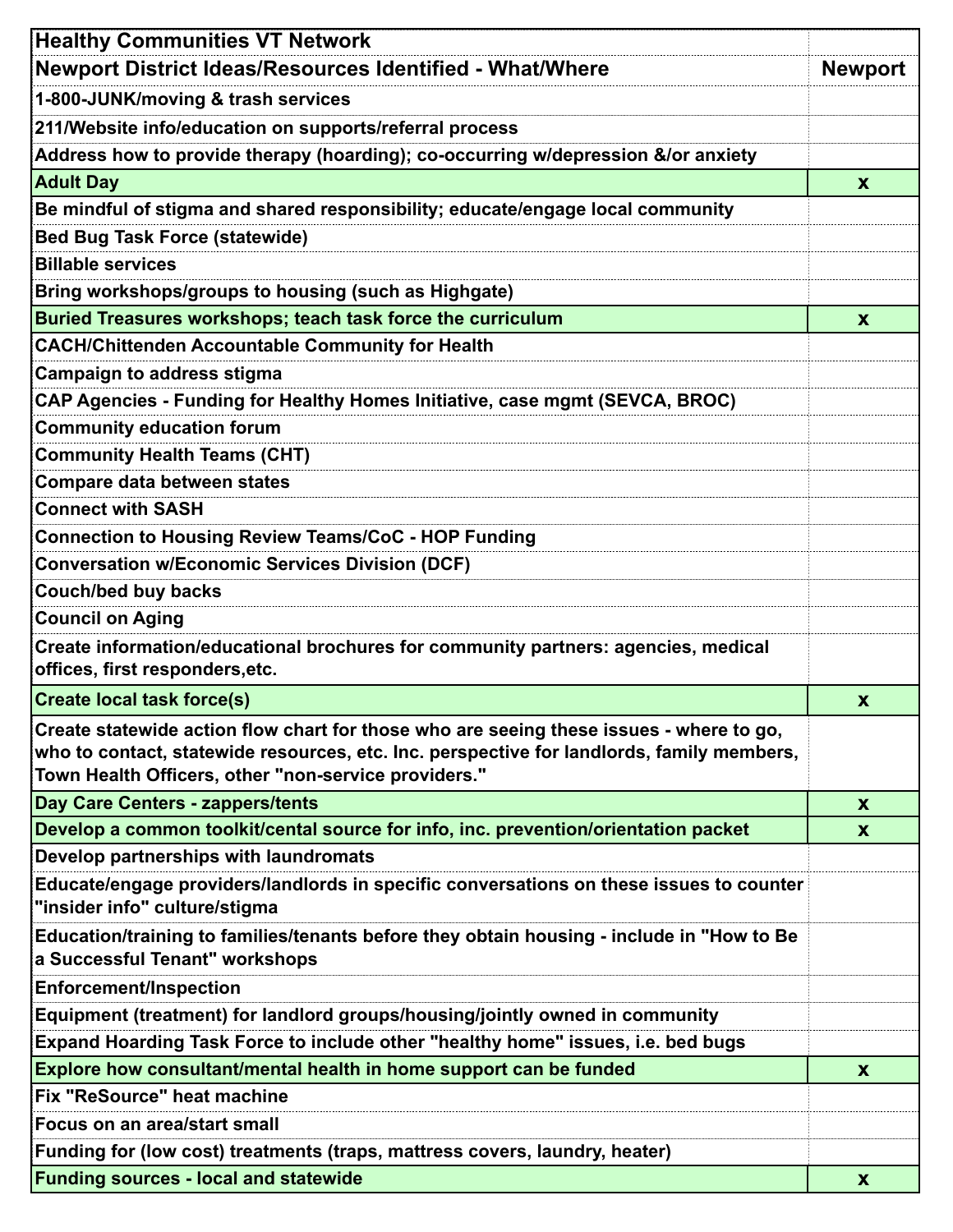| Funding to help with treatment/remediation tools/supplies (bed bugs)/Based on income                                  |                  |
|-----------------------------------------------------------------------------------------------------------------------|------------------|
| Gather data to understand impact of issues                                                                            |                  |
| Get solid waste district to the table                                                                                 |                  |
| <b>Health Insurance Cos.</b>                                                                                          |                  |
| Hot Box (before move-in)                                                                                              |                  |
| <b>Hotels - Basic Intervention</b>                                                                                    |                  |
| How do we help destigmatize these issues: talk/share more, education/marketing                                        |                  |
| Identify key stakeholders/potential task force members (see network list)                                             | X                |
| Identify supports available to different populations, i.e. families w/children, elderly                               |                  |
| <b>Increased funding for Healthy Homes</b>                                                                            |                  |
| Info/education/tools on early indicators/identification/detection of issues                                           | $\mathbf{x}$     |
| Integrate Healthy Homes (VDH) education re: bed bugs/hoarding                                                         |                  |
| <b>Landlord education</b>                                                                                             |                  |
| <b>Legislation - RHAB</b>                                                                                             |                  |
| Local funding (grants/donations) - heath, judicial, landlord orgs                                                     |                  |
| <b>Mandatory Reporting</b>                                                                                            |                  |
| Massachusetts (Mass Housing)                                                                                          |                  |
| Mental Health/Designated Agencies (HCRS, etc); codify treatment knowledge, dedicate<br>clincians to issue (hoarding)  |                  |
| <b>NH Bed Bug Legislation</b>                                                                                         |                  |
| Policy changes (statewide)                                                                                            |                  |
| Policy/Building Codes - can be adapted for public housing/property managers                                           |                  |
| Private Philanthropy: United Ways, VCF, Holt Fund, Bowse                                                              |                  |
| <b>Project Vision - Healthy Homes</b>                                                                                 |                  |
| Rack card on prevention/"how to"                                                                                      |                  |
| Reengage "Lead Safe & Healthy Homes" program model (Parks Place/Bellows Falls)                                        |                  |
| <b>Rental Housing Advisory Board</b>                                                                                  |                  |
| Replicate "blighted property" process/engagement to increase investment in properties<br>and increase property values |                  |
| <b>Restorative Justice Centers</b>                                                                                    |                  |
| <b>School Nurse - zappers/tents</b>                                                                                   | $\boldsymbol{x}$ |
| <b>Screening - prior to housing</b>                                                                                   |                  |
| <b>Senior Solutions</b>                                                                                               |                  |
| Support networking and task force creation/maintenance (statewide)                                                    |                  |
| Tap into DOC work crews - could utilize more trained people                                                           |                  |
| Teaming/case management approach re: cases (inc. tenant/landlord)                                                     | X                |
| Tenant education as part of standard lease (statewide); lease includes<br>preventative/global language                |                  |
| Town Health Officers - take a lead role in local task forces?                                                         |                  |
| Training for home service providers                                                                                   |                  |
| Trainings - Alice Ely, Public Health Council                                                                          |                  |
| <b>Trainings for "first responders"</b>                                                                               |                  |
| Turning Point Centers; peer support is effective                                                                      |                  |